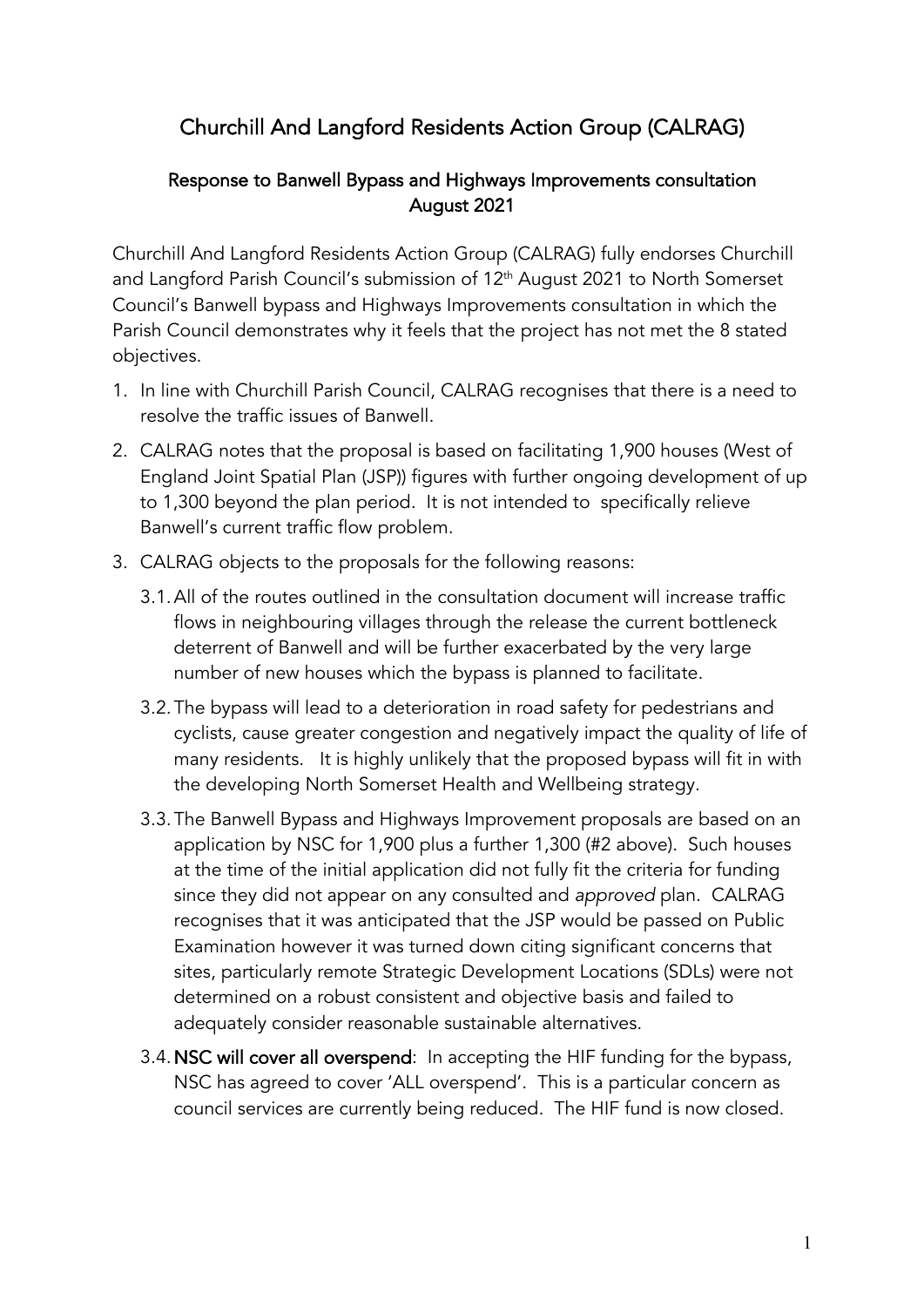#### 3.5.NSC's decision to accept the HIF funding lacked appropriate scrutiny : NS Councillors approved the decision to accept the funding offered by the Housing Infrastructure Fund as a 'procurement decision'.

3.6.No modelling was available to councillors of the impact of approx. 3000 houses and the knock-on effect of the release of a current deterrent (the bottleneck of Banwell) on the obvious increase in traffic flow in the surrounding villages. It appears from the consultation that such modelling has still not taken place and will be limited in scope. It cannot therefore have been appropriately scrutinised by NS Councillors.

## 3.7.Environmental concerns:

CALRAG believes that the proposals will have serious, damaging environmental aspects, loss of biodiversity despite the consultation's claim to the contrary.

## 3.7.1. The Southern Link Road:

This link road is particularly problematic for a number of reasons including its proximity to sensitive environments on the margins of the AONB, a Groundwater Protection Zone and habitats of protected species. Have mitigation measures been appropriately considered and costed?

## 3.7.2. The conservation area of Churchill:

There are many listed buildings and structures, such as the Clock Tower, walls and railings – Grade 2 listed and the Queen Victoria Diamond Jubilee Oak and its enclosure that abut the A368 in Churchill. These are already being damaged by the heavy traffic adjacent to them. The increase in traffic, especially HGVs, has caused the mortar of the Clock Tower area to crumble and necessitate repairs which will cause serious delays.

#### 4. National Planning Policy Framework (NPPF)

4.1.The NPPF covers the general principles of assessment of development of such a scheme as this.

In considering any proposed development, and in particular, when weighing *its adverse impacts against its benefits, the Examining Authority and the Secretary of Ste should take into account:*

*- Its potential benefits, including the facilitation of economic development, including job creation, housing and environmental improvement and any long-term or wider benefits;*

*- Its potential adverse impacts, including any longer-term and cumulative adverse impacts, as well as any measures to avoid, reduce or compensate for any adverse impacts.*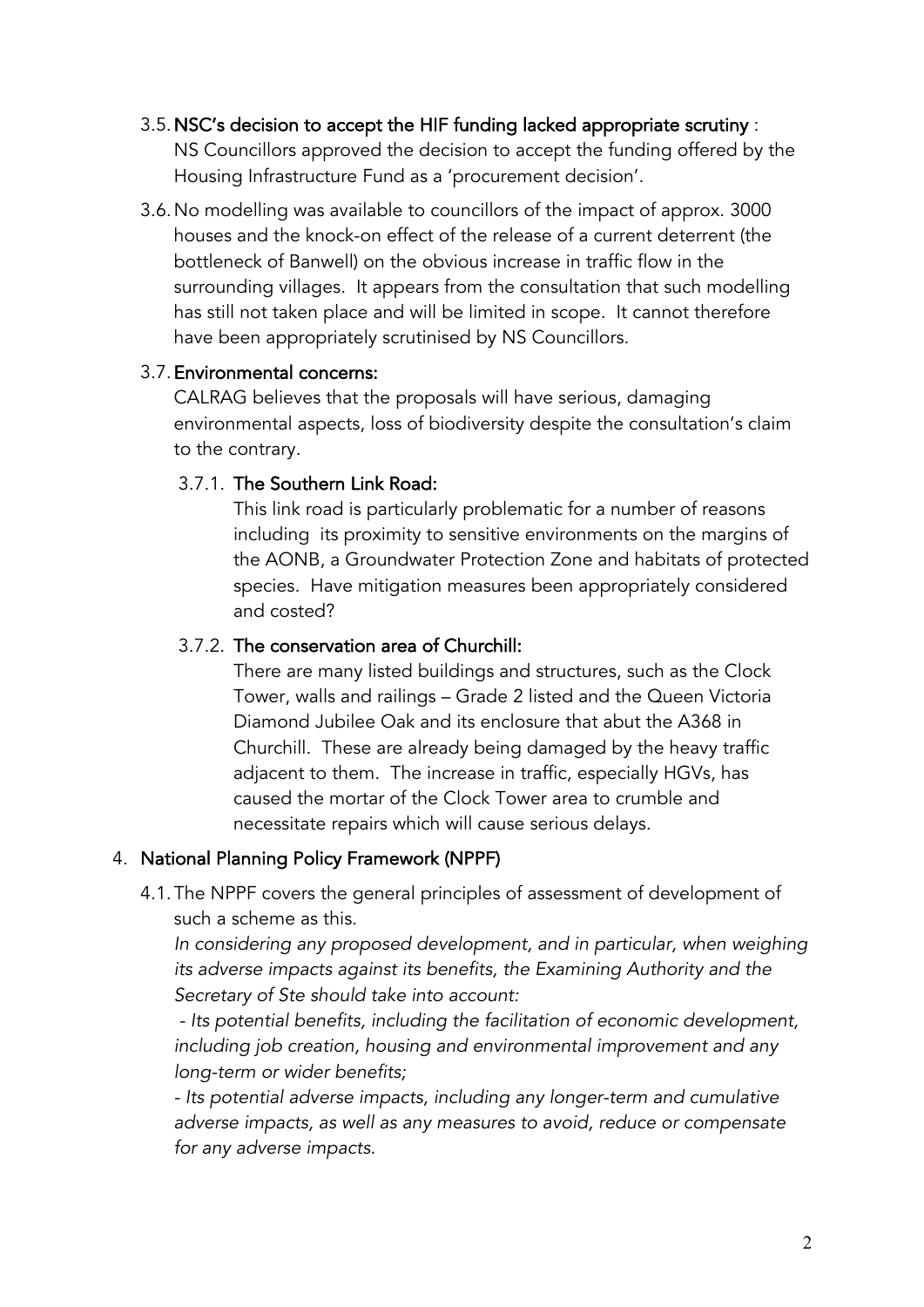- 4.2.The consultation states many advantages to Banwell, (although fails to adequately stress the impact of 3000+ new houses in the remote SDL). It fails to note any potential benefits to the villages of Sandford and Churchill.
- 4.3. Assessments on Health Impact Screening and Equality Impact Screening (June 2021) do not extend as far as Churchill and Langford. As the bypass is expected to impact directly on Churchill and Langford residents in terms of Health and Equality, why are these not being considered? In contrast, the Habitat assessments extend much further. This suggests perhaps that NSC planners are more concerned with Conservation of Habitats and Species Regulation than with the Health and Equality of the residents in surrounding villages.
- 5. North Somerset Council declared a climate emergency in 2019 with two key actions in a commitment to tackle climate change:
	- an overarching goal to become carbon neutral by 2030
	- encouraging greener choices in local infrastructure, building and planning.

Such a commitment appears "out of step" with the proposal to build a new road to bypass Banwell and enable substantial housing developments that are remote from major centres of employment and commerce and where the infrastructure is already in existence. Indeed, these might be poor choices for the welfare of the planet and of our succeeding generations

#### 6. **Mitigation measures:**

To mitigate the impacts of the Banwell bypass CALRAG proposes the following actions:

- Speed restriction will be achieved *before* the completion of the bypass through an effective combination of traffic management, self-enforcing measures including signage and village gateways, and supported by average speed cameras on the A368.
- A speed limit of 20 mph should be imposed on the A368 from the western parish boundary to the A38 traffic lights. All roads (except the A38) within the parish of Churchill and Langford should become subject to an "area wide default 20 mph speed limit" as soon as possible.
- Pavement facilities and crossing points on the A368 should be upgraded to allow residents and families to walk and cycle between local destinations, including schools, without anxiety over road safety and traffic conditions on village roads.
- The numbers of HGVs transiting through the parish will be reduced through effective governance and restrictions.

#### 7. **CONCLUSION**

#### 7.1. **CALRAG's Concerns:**

Whereas CALRAG Recognises the need for relief from the traffic flow problem at Banwell, it should not be at the greater expense of the larger number of residents in the surrounding villages. Our concerns are the following: